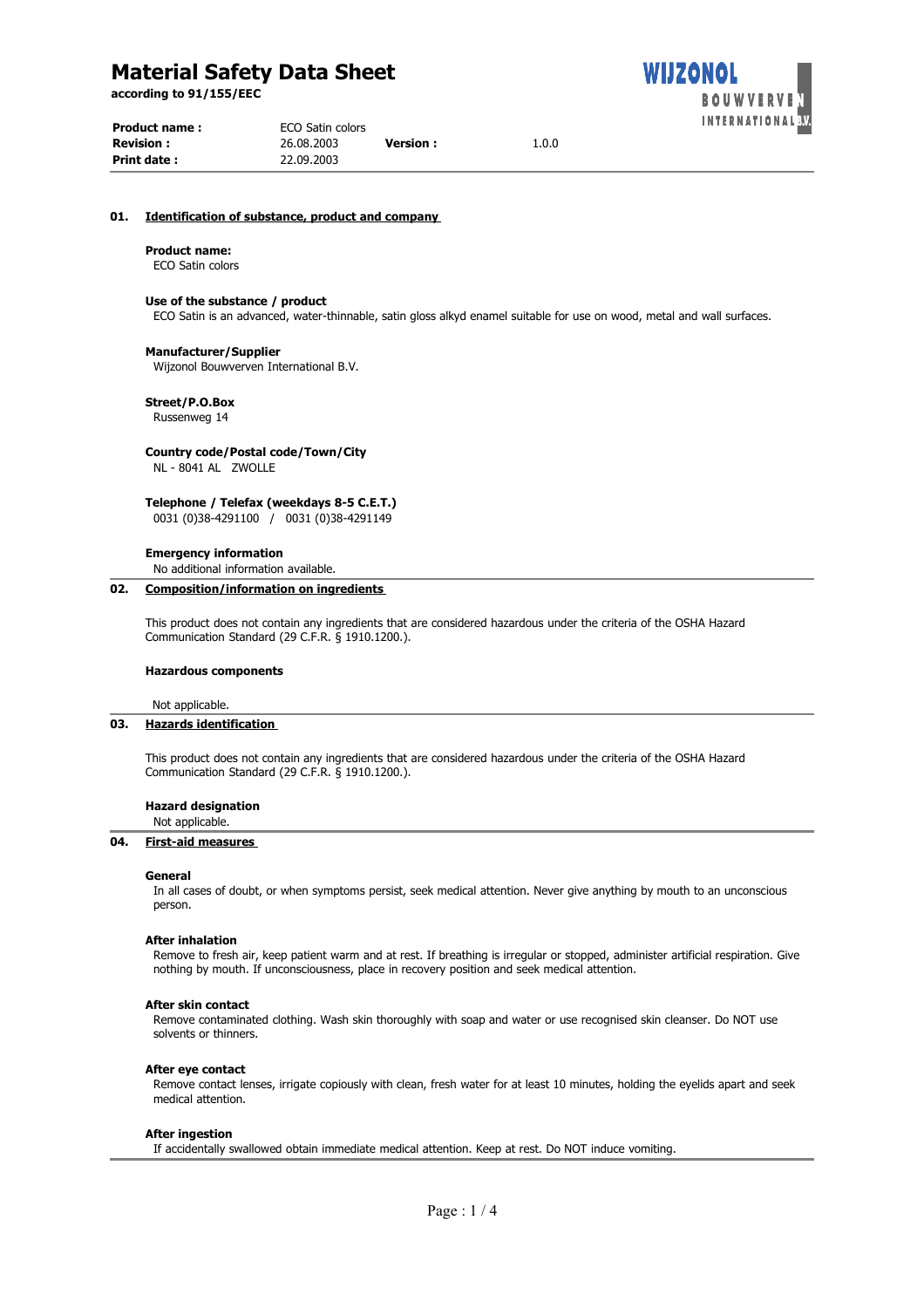**according to 91/155/EEC**

| <b>Product name:</b> | ECO Satin colors |                 |       |
|----------------------|------------------|-----------------|-------|
| <b>Revision:</b>     | 26.08.2003       | <b>Version:</b> | 1.0.0 |
| <b>Print date:</b>   | 22.09.2003       |                 |       |



## **05. Fire-fighting measures**

## **Suitable extinguishing media**

Alcohol resistant foam, CO2, powders, water spray.

#### **Unsuitable extinguishing media**

Wateriet.

#### **Special risk posed by the substance or by the actual product, its combustion products or gases discharged** Fire will produce dense black smoke. Exposure to decomposition products may cause a health hazard.

#### **Special protective equipment**

Appropriate breathing apparatus may be required. For fighting fires in buildings and confined spaces, firefighters must use self-contained breathing apparatus and should wear full fire-fighting turn-out gear.

## **Additional information**

Cool closed containers exposed to fire with water. Do not allow run-off from the fire fighting to enter drains of waterways.

## **06. Accidental release measures**

Due to the organic solvents´ content of the preparation:

#### **Personal precautions**

Eliminate sources of ignition and ventilate the area. Avoid breathing vapors. Refer to protective measures listed in sections 7 and 8.

#### **Environmental precautions**

Do not empty into drains. If the product contaminates lakes, rivers or sewages, inform appropriate authorities in accordance with local regulations.

#### **Methods for cleaning up/collecting**

Contain and collect spillage with non-combustible absorbent materials, e.g. sand, earth, vermiculite, diatomaceous earth and place in container for disposal according to local regulations (see section 13). Clean preferabily with a detergent; avoid use of solvents.

### **07. Handling and storage**

Due to the organic solvents´ content of the preparation:

## **Information for safe handling**

Vapors are heavier than air and may spread along floors. Vapors may form explosive mixtures with air. Prevent the creation of flammable or explosive concentrations of vapor in air and avoid vapor concentrations higher than the OEL (Occupational Exposure Limit). Additionally, the product should only be used in areas from which all naked lights and other sources of ignition have been eliminated. Electrical equipment should be protected to the appropriate standard. Floors should be of the conducting type. Keep the container tightly closed. Isolate from sources of heat, sparks and open flame. No sparking tools should be used. Avoid contact with skin and eyes. Avoid the inhalation of dust, particulates and spray mist arising from the application of this product. Avoid inhalation of dust from sanding.

Smoking, eating and drinking should be prohibited in application area.

For personal protection see Section 8.

Never use pressure to empty: container is not a pressure vessel.

Always keep in containers of same material as the original one.

Comply with the health and safety at work laws.

#### **Further information about storage conditions**

Storage in accordance wirh CPR 15-1 or CPR 15-2. Observe label precautions. Store between 0 and 35 degrees C. (95 degrees F.) in a dry, well ventilated place away from sources of heat and direct sunlight.

Keep away from oxidizing agents, strongly alkaline and strongly acidic materials. No smoking. Prevent unauthorized access. Containers which are opened must be carefully resealed and kept upright to prevent leakage. Do not allow to enter drains.

**08. Exposure controls and personal protection**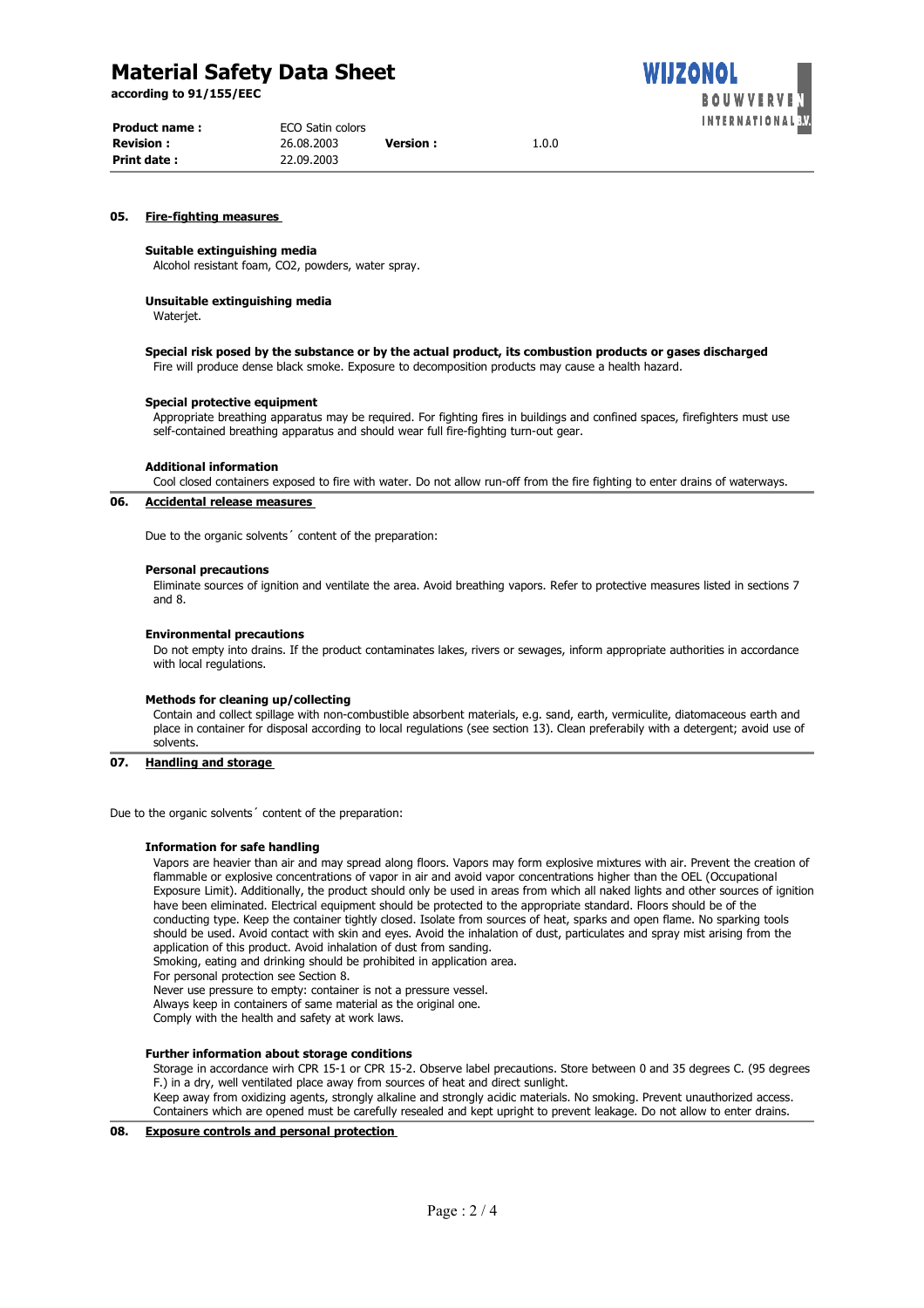**according to 91/155/EEC**

| <b>Product name:</b> |            | <b>ECO Satin colors</b> |       |  |  |
|----------------------|------------|-------------------------|-------|--|--|
| <b>Revision :</b>    | 26.08.2003 | <b>Version :</b>        | 1.0.0 |  |  |
| Print date :         | 22.09.2003 |                         |       |  |  |

#### **Additional information about engineering measures**

Provide adequate ventilation. Where reasonably practical this should be achieved by the use of local exhaust ventilation and good general extraction. If these are not sufficient to maintain concentrations below the OEL (Occupational Exposure Limit), suitable respiratory protection must be worn.

WIJZONOL

**BOUWVE** 

## **Personal protective equipment**

#### **Respiratory protection**

If workers are exposed to concentrations above the exposure limit, they must use a NIOSH-approved respirator.

# **Hand protection**

For prolonged or repeated contact, use nitrile, neoprene or latex rubber gloves.

## **Eye protection**

Safety glasses or goggles may be appropriate.

#### **Body protection**

Personnel should wear protective clothing.

## **09. Physical and chemical properties**

## **Relevant safety data**

| <b>Physical state:</b>          |                  |   | liquid        |                   |            |
|---------------------------------|------------------|---|---------------|-------------------|------------|
| <b>Flashpoint:</b>              |                  | ⋗ | 100           | °C                | Closed cup |
| <b>Flashpoint [Fahrenheit]:</b> |                  | > | 212           | °F                | Closed cup |
| Lower explosion limit :         |                  |   | 2,6           | % b.v.            |            |
| <b>Upper explosion limit:</b>   |                  |   | 12.6          | % b.v.            |            |
| <b>Specific gravity:</b>        | (20 °C / 68 °F ) |   | $1,27 - 1,31$ | q/cm <sup>3</sup> |            |
| pH value :                      |                  |   | $7 - 9$       |                   |            |
| <b>Viscosity KU:</b>            | ′20 °C / 68 °F ) |   | $117 - 123$   | KU                |            |

## **10. Stability and reactivity**

## **Conditions to avoid**

Stable under recommended storage and handling conditions(See section 7).

#### **Materials to avoid**

Keep away from oxidizing agents, strongly alkaline and strongly acidic materials to avoid exothermic reactions.

### **Hazardous decomposition products**

When exposed to high temperatures may produce hazardous decomposition products such as carbon monoxide and dioxide, smoke, oxides of nitrogen.

## **11. Toxicological information**

There are no data available on the product itself. The product has been assessed following the conventional method of the Dangerous Preparations Directive 1999/45/EC and classified for toxicological hazards accordingly. See sections 2 and 15 for details.

#### **Health effects from exposure:**

Inhalation: May irritate mucous membranes, produce a narcotic effect, impair reaction time or coordination. Eye Contact: May cause irritation.

Skin contact: May cause irritation and be absorbed through skin.

Solvents may cause some of the above effects by absorption through the skin. Repeated or prolonged contact with the product may cause defatting of the skin, resulting in non-allergic contact dermatitis and absorption through the skin. Liquid splashed in the eyes may cause irritation and reversible damage.

#### **12. Ecological information**